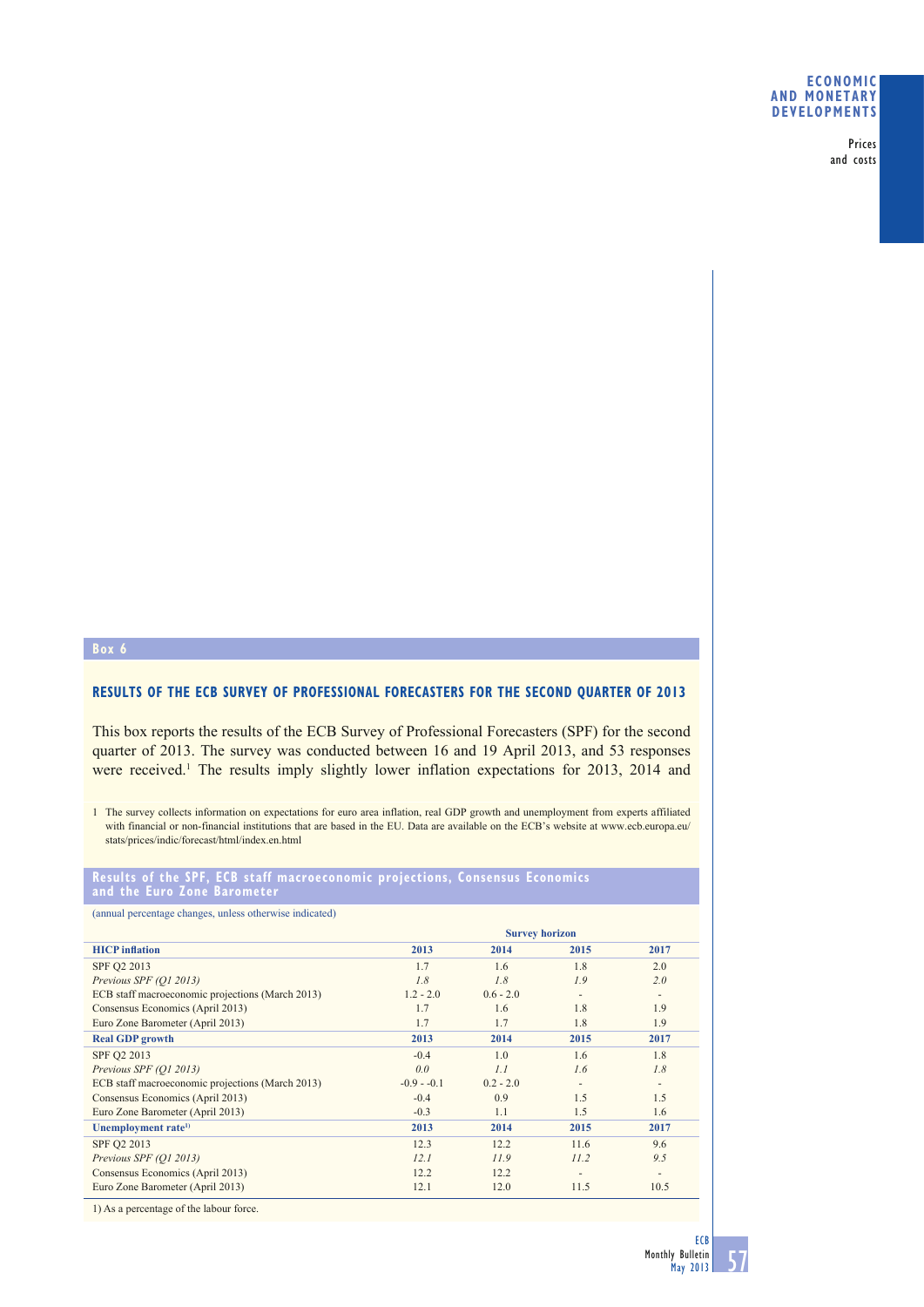2015 compared with the previous survey round. Real GDP growth expectations were revised significantly downward for 2013, slightly downward for 2014 and remained unchanged for 2015. Unemployment expectations were again revised upward. With regard to longer-term inflation expectations, the average point forecast remained unchanged at 2.0%.

#### **Slightly lower short-term inflation expectations**

The SPF inflation expectations for 2013, 2014 and 2015 stand at 1.7%, 1.6% and 1.8% respectively (see the table). Compared with the previous survey round, this implies a downward revision of 0.1 percentage point for 2013 and 2015, and 0.2 percentage point for 2014. Respondents attribute these revisions mainly to weaker economic activity and labour markets, as well as lower commodity prices.

For 2013 and 2014, the figures are within the ranges reported in the March 2013 ECB staff macroeconomic projections, and for 2013, 2014 and 2015, they are very much in line with the corresponding forecasts published in the April 2013 issues of the Euro Zone Barometer and Consensus Economics. The aggregate probability distributions for inflation in 2013 and 2014 have shifted towards slightly lower outcomes compared with the previous survey round (see Chart A).

Respondents regard the risks to the outlook for baseline inflation to be broadly balanced, with some mentioning commodity price hikes as an upward risk and a further deterioration in euro area economic activity and labour markets as the main downside risks.



**CONTRACTOR** Q1 2013 SPF O<sub>2</sub> 2013 SPF **a) 2013 b) 2014** 50 50 40 40 40 40 30 30 30 30 20 20 20 20 10 10 10 10  $\theta$  $\Omega$  $\Omega$  $\Omega$  $\leq 0.9$  1,0-1,4 1,5-1,9 2,0-2,4 2,5-2,9  $\geq 3.0$  $\leq 0.4$  0.5-0.9 1.0-1.4 1.5-1.9 2.0-2.4 2.5-2.9 3.0-3.4 > 3.5 Source: ECB.

Note: The aggregate probability distribution corresponds to the average of individual probability distributions provided by SPF forecasters.

58

ECB Monthly Bulletin May 2013

(probability in percentages)

Q4 2012 SPF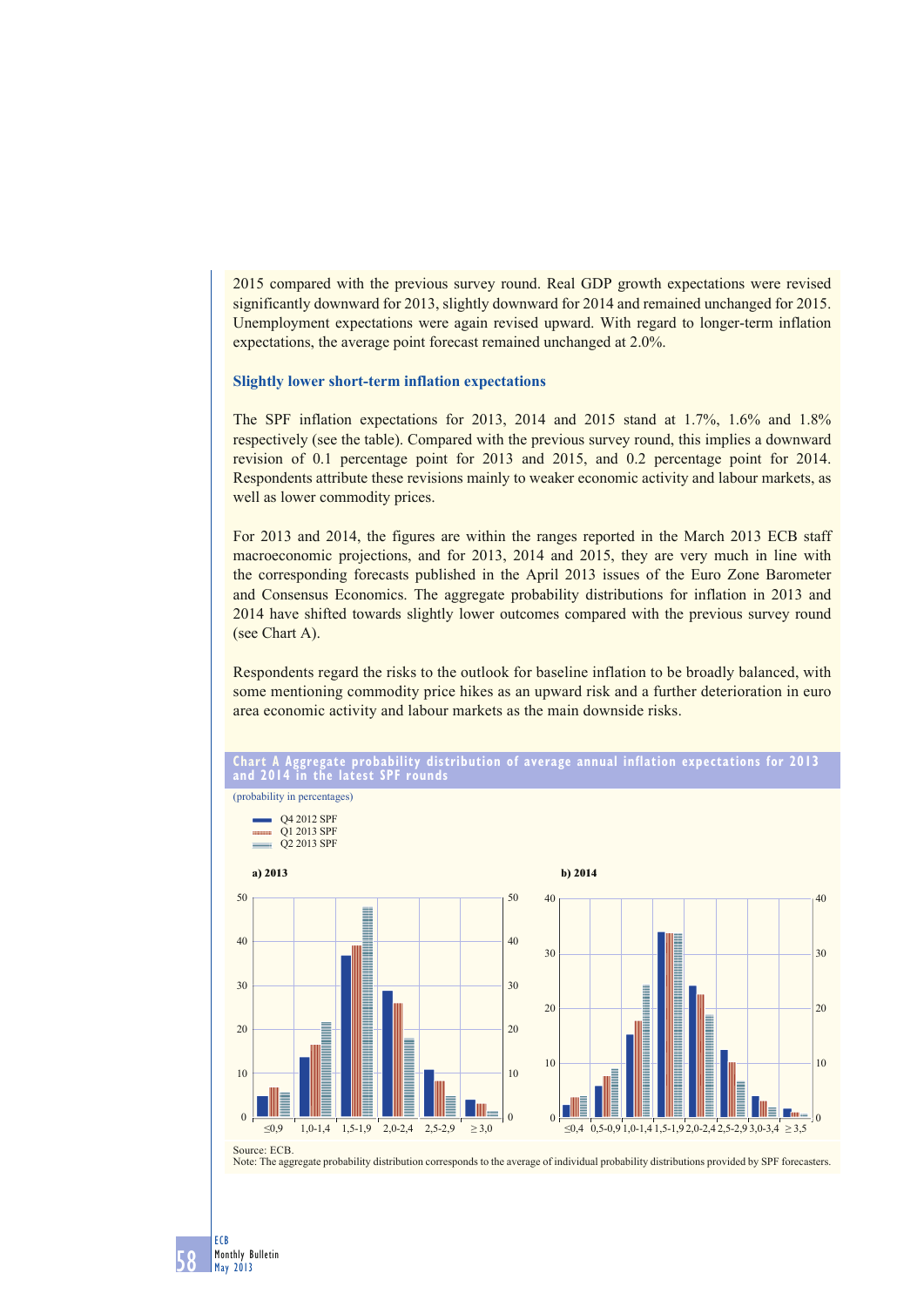## **ECONOMIC AND MONETARY DEVELOPMENTS**

Prices and costs

## **Longer-term inflation expectations remain unchanged at 2.0%**

The average point forecast for longer-term inflation (for 2017) remains at 2.0%. Rounded to two decimal places, expectations stand on average at 1.97%, which is one basis point lower than in the previous survey round. The median and the mode of the point forecasts are also stable at 2.0%. The percentage share of respondents providing a point forecast of 2.0% remains unchanged at 36%, but has risen from 23% to 27% for a point forecast of 1.9% (see Chart B). The SPF inflation expectations for 2017 are slightly higher than the longer-term forecasts (of 1.9%) published in the latest issues of Consensus Economics and the Euro Zone Barometer.

The aggregate probability distribution is broadly unchanged compared with the previous survey round, and the probability of inflation being at or above 2.0% remains at 50%.

Disagreement about longer-term inflation expectations, as measured by the standard deviation of the point forecasts, remains unchanged at 0.2 percentage point and is thus still within the range observed since 2010. Aggregate uncertainty surrounding longer-term inflation expectations, as measured by the standard deviation of the aggregate probability distribution, has declined marginally compared with the previous survey round, but remains at a high level (see Chart C).<sup>2</sup>

#### **Strong downward revision of real GDP growth expectations for 2013**

Compared with the previous survey round, average real GDP growth expectations for 2013 and 2014 have been revised downward by 0.4 percentage point and 0.1 percentage point, to

2 For more information on uncertainty measures, see the box entitled "Measuring perceptions of macroeconomic uncertainty", *Monthly Bulletin*, ECB, January 2010.



**Chart C Disagreement and uncertainty about longer-term inflation expectations**

#### (percentage points; percentages)



Source: ECB. Note:  $EES$ : Note: Aggregate uncertainty is defined as the standard deviation of the aggregate probability distribution (assuming discrete probability density function with probability mass concentrated in the middle of the interval).

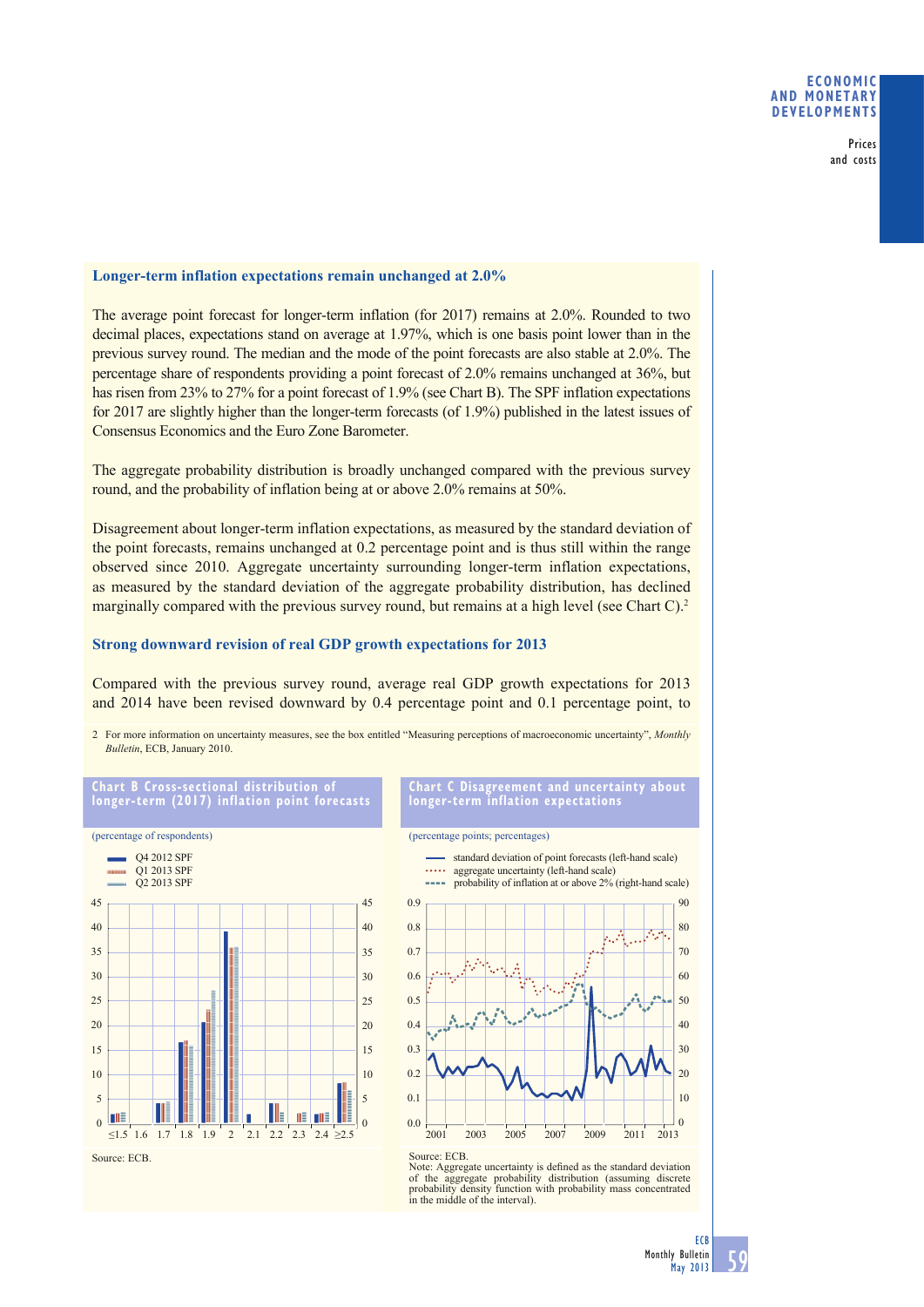stand at -0.4% and 1.0% respectively. Expectations for 2015 remain unchanged at 1.6% (see the table). Expectations for 2013 and 2014 lie within the ranges reported in the March 2013 ECB staff macroeconomic projections and are broadly in line with the latest corresponding forecasts of Consensus Economics and the Euro Zone Barometer. Respondents state the weaker than expected economic activity during the last quarter of 2012 and the first quarter of 2013 as the main factor behind the downward revisions for 2013. As a result of low economic sentiment and recent data on external demand, the reacceleration in world trade is expected to gain momentum later than assumed in the previous baseline. The downward revisions for 2014 are, on average, small and attributed mainly to carry-over effects from the lower forecast for 2013.

The aggregate probability distribution for real GDP growth in 2013 has shifted towards lower outcomes, with respondents now assigning the highest probability, 39%, to the interval between -0.5% and -0.1%, compared with 31% in the previous survey round (see Chart D). For 2014, the highest probability, 27%, is allocated to the interval between 1.0% and 1.4%, as in the previous survey round. Respondents consider the balance of risks to GDP growth to be tilted to the downside, owing mainly to lower foreign demand and a lower level of market confidence than assumed in the baseline. The main upside risks relate to a rise in world trade, a higher level of economic sentiment than anticipated, and the positive effects of structural reforms unfolding earlier than assumed in the baseline.

Longer-term real GDP growth expectations (for 2017) remain stable at 1.8%. The aggregate probability distribution around this average point forecast has slightly thinner tails than in the previous survey round.



#### **Chart D Aggregate probability distribution of GDP growth expectations for 2013 and 2014 in the latest SPF rounds**

Note: The aggregate probability distribution corresponds to the average of individual probability distributions provided by SPF forecasters.

(probability in percentages)